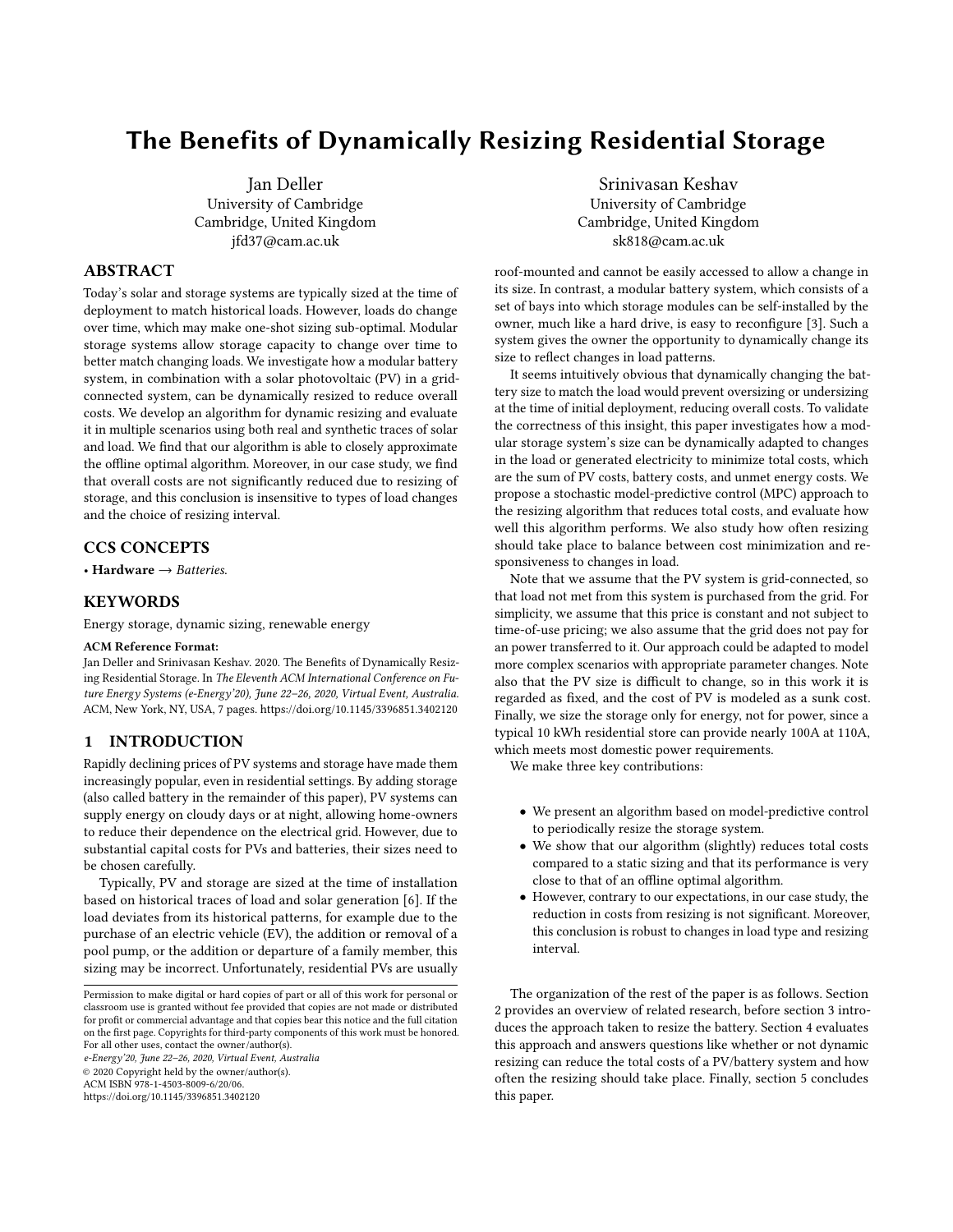e-Energy'20, June 22–26, 2020, Virtual Event, Australia Jan Deller and Srinivasan Keshav

## <span id="page-1-0"></span>2 RELATED WORK

This section outlines related work on PV and storage sizing as well as work on synthetic trace generation.

Sizing solar and storage systems is an important practical problem that has been well studied in the literature, as recently surveyed in Reference [\[5\]](#page-6-3). Therefore, in the interests of space, we focus here only on the most closely related work.

Kazhamiaka et al [\[6\]](#page-6-1) present and evaluate three different robust sizing approaches: mathematical programming, simulation, and an analytical method based on the stochastic network calculus. Load and solar traces are used to express a residence's electricity demand and solar activity that can be used for electricity generation, respectively. Their goal is to minimize the costs of the PV and battery while guaranteeing a specified Quality of Service (QoS), which is either measured as loss of load probability or expected unserved energy for a specified period.

The present work differs from this work in three aspects. First, we allow storage to be resized. Specifically, the PV size is assumed to be fixed and we explore how costs might be reduced by storage owners periodically self-resizing their storage.

Second, their goal of minimizing PV and battery costs that guarantee a certain QoS makes sense in an off-grid situation. We assume that the residence is grid-connected, so the cost minimization is not subject to a QoS constraint. Instead we explicitly model the costs of unserved energy, i.e., additional electricity costs with a fixed-cost tariff. Thus, the overall costs are minimized by choosing a sensible trade-off between higher investments into the battery and a higher level of unserved energy.

Finally, Kazhamiaka et al use a Chebyshev bound to compute robust sizings of PV and storage. They need to do so because of the considerable degree of uncertainty in future loads. In our work, because we allow resizing, each resizing choice itself need not be overly conservative, allowing us to (mostly) dispense with the use of this bound (the exception is that we use the bound for the initial sizing, as discussed in more detail below).

The second strand of related work is concerned with synthetic trace generation. As historical data that can be used for the sizing of a system is often rare, synthetic traces can be used to generate more traces from the same distribution. Sun et al [\[8\]](#page-6-4) evaluate how well data generated by different generative models can be used to find a sizing that meets a predefined QoS for a PV/storage system. The goal is to make the system robust to future variations in generation or load, which are unknown when the sizing decision is made. The ARMA model was found to be the most effective. Given the uncertainty of future traces, an ARMA model can also be used in a dynamic resizing approach to model what future traces might look like, to make the sizing to a certain extend robust to this uncertainty. We discuss this in more detail later in this paper.

## <span id="page-1-1"></span>3 DYNAMIC RESIZING APPROACH

As discussed, prior work demonstrates how to size storage and PV given historical traces of solar generation and load [\[6\]](#page-6-1). We use this approach to compute the initial PV size, using the simulation approach discussed there and one year of prior load and solar data, which is assumed to exist. We then periodically re-calculate the cost-minimizing battery size. This section describes how the costminimizing battery size is computed.

Our approach mimics the control procedures used in stochastic Model Predictive Control [\[4\]](#page-6-5). Specifically, we periodically minimize the total cost:

<span id="page-1-3"></span>
$$
\mathop{\rm argmin}_B c_{bat} + \mathbb{E}(c_{ue})\tag{1}
$$

where  $B$  represents the size of the storage, the battery cost is  $c_{bat}$ , and the expected cost of unserved energy, which must be obtained from the grid, is  $\mathbb{E}(c_{ue})$ . Both costs are evaluated from the time of resizing to the end of the lifetime of the battery<sup>[1](#page-1-2)</sup>, as discussed in more detail below. While the battery costs are certain, the expected unserved energy depends on the future behaviour of solar and load and is therefore uncertain.

We now modify Equation [1](#page-1-3) to better model resizing costs. Specifically, it will be convenient to compute the cost of a change in battery size, denoted  $\Delta B$ , rather than the battery size itself. Also, we include the labour cost of changing the battery size by  $\Delta B$ , denoted  $c_{inst}(\Delta B)$  (this cost is expected to realatively low because the installation would be by the owner of the storage).

We thus calculate the cost-minimizing change in battery size  $\Delta B^*$  at time t in days from the start of the system deployment as:

<span id="page-1-5"></span>
$$
\Delta B^*(t) = \operatornamewithlimits{argmin}_{\Delta B} c_{bat}(t, \Delta B) + c_{inst}(\Delta B) + \mathbb{E}(c_{ue}(t, \Delta B)) \quad \text{(2)}
$$

The term  $t$  in this equation emphasizes that the time span over which the costs are calculated is from the time of resizing  $t$  to the end of the lifetime of the initial battery. The lifetime of the initial battery in days is denoted as  $T$ .

We make the simplifying assumption that modules added to the storage system have the same lifetime as the remainder of the system<sup>[2](#page-1-4)</sup>. We also assume linear depreciation in module price. The battery costs can then be computed with either a buying or a selling price for modules, depending on the sign of  $\Delta B:$ 

$$
c_{bat}(t,\Delta B)=\left\{\begin{array}{ll} \pi^{buy}_B(t)*\Delta B=\pi^{buy}_B*\frac{T-t}{T}*\Delta B, & \textrm{for}\ \Delta B\geq 0\\ \pi^{sell}_B(t)*\Delta B=\pi^{sell}_B*\frac{T-t}{T}*\Delta B, & \textrm{for}\ \Delta B<0 \end{array}\right\}
$$

where  $\pi_R^{buy}$  $i_B^{buy}$  is the price for a battery module with lifetime  $T$ , and thus  $\pi_R^{buy}$  $\frac{b u y}{B} * \frac{T-t}{T}$  is the price for a battery module with remaining lifetime  $T - t$ . Respectively,  $\pi_B^{sell}$  is the price for selling such a module.

The installation costs can be computed according to

$$
c_{inst}(\Delta B) = \left\{ \begin{array}{ll} \pi_{inst}, & \text{for } \Delta B \neq 0 \\ 0, & \text{for } \Delta B = 0 \end{array} \right\}
$$

with the penalty for changing the battery size  $\pi_{inst}$ . The installation costs are not dependent on  $t$  or  $\Delta B$ .

The final component from Equation [2](#page-1-5) to be calculated is  $\mathbb{E}(c_{ue})$ , the expected cost of unserved energy. This, of course, depends on the future solar generation and load, which is unknown. We make the pragmatic assumption that the load trace from the year before the resizing time can be used to compute the expected load

<span id="page-1-2"></span> $^{\rm 1}$  Battery lifetime depends both on calendar age, about 8-10 years, as well as the total energy flux through the store. In our work, we conservatively choose a maximum calendar age of 8 years and, for simplicity, ignore aging due to energy flux.

<span id="page-1-4"></span> $2$ This models the fact that the system owner has no motivation to purchase a module whose lifetime exceeds that of the remainder of the system.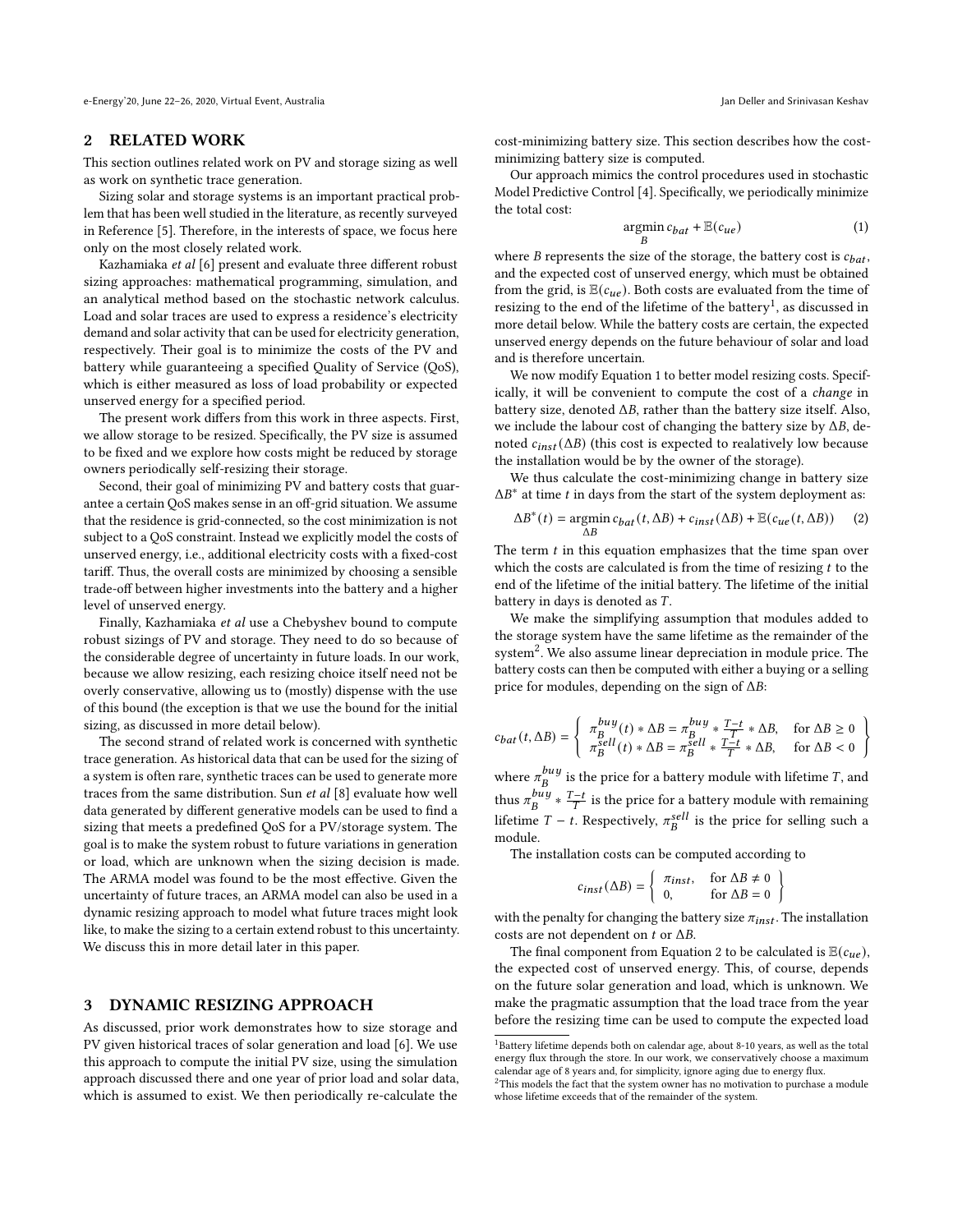trace for the next year. An entire year of data is used to ensure that the seasonal component is captured<sup>[3](#page-2-1)</sup>. Specifically, the ARMA model from [\[8\]](#page-6-4) is used to generate ten one-year load traces based on the last year's load trace. Interestingly, we found that using the same approach to generate solar traces (i.e., using the past year to generate ARMA traces for the next year) decreased the accuracy of the resizing. Thus, in this work, the actual solar data from the last year is used for computing the resizing, rather than ARMAgenerated traces. The resulting ten one-year load and solar trace pairs are then simulated for different battery size changes  $\Delta B$ , and the mean unserved energy  $UE_{mean\Delta B}$  is noted for each  $\Delta B$ . Then,  $\mathbb{E}(c_{ue}(t, \Delta B))$  is calculated for the remainder of the time period T using the price of electricity per kWh in USD  $\pi_{UE}$  as:

$$
\mathbb{E}(c_{ue}(t,\Delta B)) = \frac{UE_{mean,\Delta B}}{365} * (T-t) * \pi_{UE}
$$

Thus, our algorithm is the following:

- (1) Use the past year's load and solar trace to compute the initial PV sizing.
- (2) At each resizing point, carry out steps 3-7.
- (3) Use the prior year's (known) load to compute optimal ARMA parameters.
- (4) Use the ARMA model to generate ten traces for the next year's expected load.
- (5) Use the prior year's solar trace to form ten one-year load and solar trace pairs.
- (6) For each possible battery size change, simulate the ten trace pairs to compute the unserved energy for the next year. Use this to calculate the extrapolated battery costs and expected unserved energy costs for the remainder of the lifetime of the battery, i.e., 8 years.
- (7) Determine the battery size change that minimizes the total cost in Equation 2.

Note that the sizing decision models the trade-off between battery costs and unserved energy costs.

Also, note that the choice of resizing interval balances two costs. Resizing too often can lead to higher installation costs, whereas resizing too seldom can also lead to a cost increase as it takes longer to react to changes in load. The choice of resizing interval that minimizes the total cost is discussed in Section [4.](#page-2-0)

Finally, note that this algorithm can be viewed as a stochastic Model-Predictive Controller, where the ARMA-derived load traces constitute the set of forecasts, the remaining lifetime of the battery is the control horizon, and the resizing interval is the control period. The re-optimization of the expected future cost over the control horizon by tuning the change in battery size then maps directly to the stochastic MPC paradigm [\[4\]](#page-6-5).

# <span id="page-2-0"></span>4 NUMERICAL EVALUATION

In this section, we numerically evaluate our algorithm in the context of a case study based on the Pecan Street Project in Austin, TX [\[1\]](#page-6-6). Specifically, we choose solar and load traces from seven homes in this project and compute the gains from resizing storage in response

to changes in the load. We begin by describing the parameters used in our evaluation.

#### 4.1 Parameters used in the evaluation

4.1.1 Battery parameters. We used battery model 1<sup>\*</sup> from Reference [\[7\]](#page-6-7). As in [\[6\]](#page-6-1), the battery's size is expressed in number of cells, where one cell holds 0.011 kWh, and its parameters were taken from Reference [\[6\]](#page-6-1). The battery buying price is also taken from Reference [\[6\]](#page-6-1). The battery selling price parameter expresses the selling price relative to the buying price: 0.9 means that the selling price is  $\pi_B^{sell} = 0.9 * \pi_B^{sell}$ . These parameters can be found in Table [1.](#page-2-2)

<span id="page-2-2"></span>Table 1: Battery parameters used for the evaluation

| Cell size (kWh)                 | 0.011 |
|---------------------------------|-------|
| Battery buying price (USD/kWh)  | 500   |
| Battery selling price parameter | 0.9   |
| Battery lifetime (years)        | 8     |
| Installation costs (USD)        | 15    |

4.1.2 Other parameters. We assume that the installed cost of a PV system is  $$2,000/kW$   $^{4}$  $^{4}$  $^{4}$ . As the battery lifetime is set to 8 years and PVs frequently offer a warranty for 25 years, this PV price is depreciated by a  $\frac{16}{25}$  factor, for a resulting cost of \$640/kW.

We did not choose the cost of unserved energy using electricity prices from the US, since the price there, which is around 0.12 USD per kWh, would have led the optimal battery size to be 0, as it would not be worth investing in a battery in the first place. Instead, unserved energy costs are set to 0.3 USD per kWh, which is typical for many countries (for example, the cost of energy for households in Germany is 0.31 USD [\[2\]](#page-6-8)). A higher value leads to a larger battery, and with a cost around 0.3 USD per kWh, the battery is reasonably sized. This enables us to evaluate how well the resizing algorithm works.

For the initial PV sizing, the simulation approach from Reference [\[6\]](#page-6-1) was used with the target level of expected unmet energy of 0.05 and confidence level 0.95.

We obtained solar and load traces from the Pecan Street Project [\[1\]](#page-6-6). For all simulations, the length of the solar and load trace to be simulated was the lifetime of a battery, i.e., 8 years. Additionally, one more year was used at the start of the traces for the initial sizing.

Finally, although only load changes are analyzed, we also tested our resizing algorithm assuming changes in solar generation, and the results are essentially identical to that with changes in load, and thus are not presented here.

The rest of this section is structured as follows. First, it is investigated how well the algorithm computes the battery size. Then, we study how well it reacts to changes in the load trace. Finally, we look at the impact of resizing interval on total costs.

<span id="page-2-1"></span> $3$ For more information on seasonality and the impact of non-stationarity in load traces, see Section 4 in Reference [\[6\]](#page-6-1).

<span id="page-2-3"></span><sup>4</sup>This is midway between the cost in the US (\$3000/kW) https://news.energysage.com/how-much-does-the-average-solar-panel-installationcost-in-the-u-s/ and the cost in Germany (\$1000/kw) https://www.pvmagazine.com/2018/03/20/pv-has-the-lowest-lcoe-in-germany-finds-fraunhofer-ise/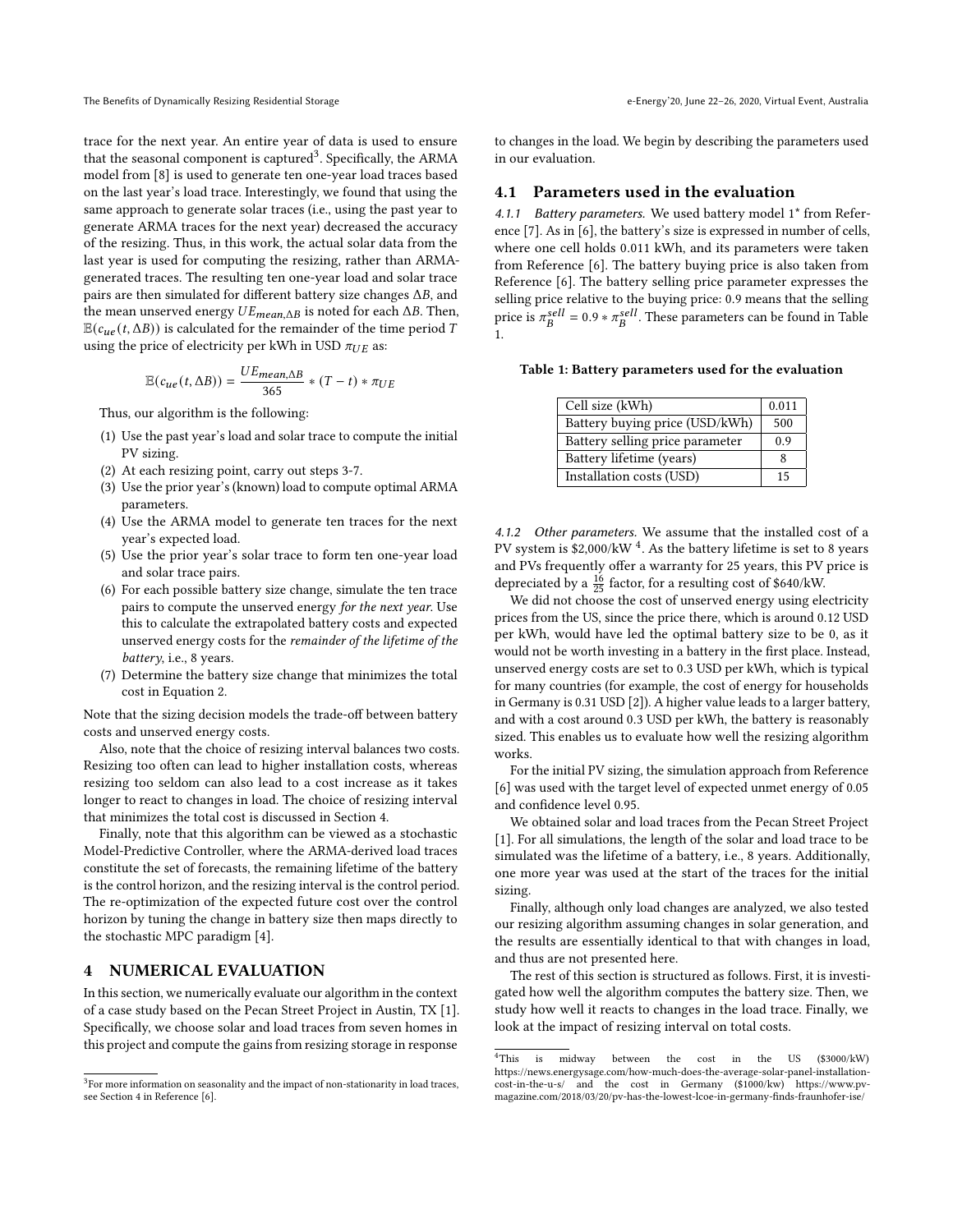#### Table 2: Other parameters

| PV price (USD/kW)                   | 640  |
|-------------------------------------|------|
| Unserved energy costs (USD per kWh) | 0.30 |
| Length of evaluation (years)        |      |

# 4.2 How well does our algorithm compute the optimal battery size with one-shot sizing?

Although one-shot sizing is not the focus of our work, we first investigate the quality of our algorithm in this simple setting. We selected seven different year-long trace pairs from different houses in the Pecan Street data set [\[1\]](#page-6-6). Since we did not have traces of length 8 years, we selected one year of traces and concatenated these to produce 8-year long traces. For each house, the battery size computed by one run of our sizing algorithm (i.e., steps 3-7) that only knows the past one-year's history is compared to the optimal battery size computed by an oracle that knows the future load profile. In addition to the chosen battery size, the total costs corresponding to the chosen battery size are also compared.

Table 3: Battery size in cells

<span id="page-3-0"></span>

| Algorithm: Size | Oracle: Size | % Difference |
|-----------------|--------------|--------------|
| 2450            | 2300         | 6.5%         |
| 2450            | 2300         | 6.5%         |
| 4650            | 4700         | $-1.1%$      |
| 5500            | 5500         | $0\%$        |
| 5700            | 5750         | $-0.9%$      |
| 2250            | 2200         | 2.3%         |

Table [3](#page-3-0) shows the chosen and optimal battery size in cells, and Table [4](#page-3-1) compares the sum of battery and unserved energy costs. Each row represents one of the seven houses. We see that the optimal size as computed by the sizing algorithm is quite close to the oracle-based optimal size. In the second part of this question, we will discuss what effect these sub-optimal (slightly oversized) values have on the total costs.

<span id="page-3-1"></span>Table 4: Battery and unserved energy costs with algorithm's optimal size and oracle-based optimal size, in USD

| Algorithm | Oracle   | Cost       | Cost           |
|-----------|----------|------------|----------------|
| Cost      | Cost     | Difference | Difference (%) |
| \$23.463  | \$23,450 | 13.1       | 0.06%          |
| \$26.704  | \$26,681 | 23.4       | 0.09%          |
| \$70,129  | \$70,125 | 4          | 0.006%         |
| \$59.497  | \$59,497 |            | 0.0%           |
| \$74,114  | \$74,113 | 0.7        | 0.001%         |
| \$23,577  | \$23,575 | 1.4        | 0.006%         |
| \$24.963  | \$24.938 | 25.1       | 0.1%           |

Table [4](#page-3-1) shows the sum of battery and unserved energy costs for an eight-year simulation of the seven trace pairs for the battery size as determined by the sizing algorithm and the optimal oracle-based battery size. Additionally, it shows the cost differences. We find that even when the battery size is not optimal, its total costs are very close to the optimal total costs. The maximum cost increase is close to 0.1 percent, and in all but two cases, it is significantly below 0.1 percent.

Given the general uncertainty about the future load, we conclude that the sizing computed by our algorithm is close to optimal in a one-shot setting.

#### 4.3 Does resizing reduce costs?

We now compare the total costs as computed by the resizing algorithm to the total costs if no resizing takes place and the battery keeps its initial size.

We first generated synthetic traces with four different change patterns, which are meant to model charging of an electric vehicle. As before, we concatenated traces to create 8-year traces. Additionally, for each trace, the change was applied after the first two years of the simulation. The first two traces are subject to a load increase by 8 kWh per day, which is the amount an EV would typically charge in one day, assuming that it drives  $46{\rm km}/{\rm day}^5$  $46{\rm km}/{\rm day}^5$  and has an efficiency of 1[6](#page-3-3) kWh/100km  $^6$ , which are typical today. In trace 1, this is a night-only increase, leading to 8 hours per night with an increase by 1 kWh. This models an EV charging overnight. In trace 2, the increase is equally distributed across the entire day, with an hourly increase of  $\frac{1}{3}$  kWh. This models an EV charging throughout the day. The last two traces are subject to a load decrease by the same amount, where the changes are applied in the same fashion for trace 3 as for trace 1 and trace 4 as for trace 2. This models the sale of an EV. We ensured that even when the load decreased, it never became negative, and that the cumulative load change stayed the same.

<span id="page-3-4"></span>Table 5: Total costs with and without battery resizing, in USD. Trace 1: night load increase, trace 2: all-day load increase, trace 3: night load decrease, trace 4: all-day load decrease

| Trace         | -52<br>dynamic | $c_{dynamic}^8$ | $c_{static}$ |
|---------------|----------------|-----------------|--------------|
|               | \$56,132       | \$56,094        | \$56,469     |
| $\mathcal{L}$ | \$54,748       | \$54,738        | \$54,809     |
| 3             | \$49,232       | \$49,264        | \$49,518     |
|               | \$50,419       | \$50,431        | \$50,569     |

Table [5](#page-3-4) shows the total costs, i.e. PV costs, battery costs, and unserved energy costs, of the resizing intervals 52 weeks  $(c_{d'unamic}^{52})$ and 8 weeks  $(c_{dynamic}^8)$  as well as those without resizing  $c_{static}$ . For the no resizing option, the battery keeps the size that is initially computed to be optimal throughout the simulation. While the costs are lower in all four traces with the resizing of the battery, the savings are relatively small, e.g. smaller than 0.7 percent for the 8-week resizer.

The saving is significantly larger for the traces 1 and 3, which had nightly changes. This change pattern has a stronger effect on the optimal battery size than the change pattern used for traces 2

<span id="page-3-2"></span> $^{5}\mathrm{The}$  typical driver in Texas drives 10,500 miles/year, which is about 46km per working day https://www.carinsurance.com/Articles/average-miles-driven-per-year-bystate.aspx .

<span id="page-3-3"></span><sup>6</sup>https://pushevs.com/electric-car-range-efficiency-epa/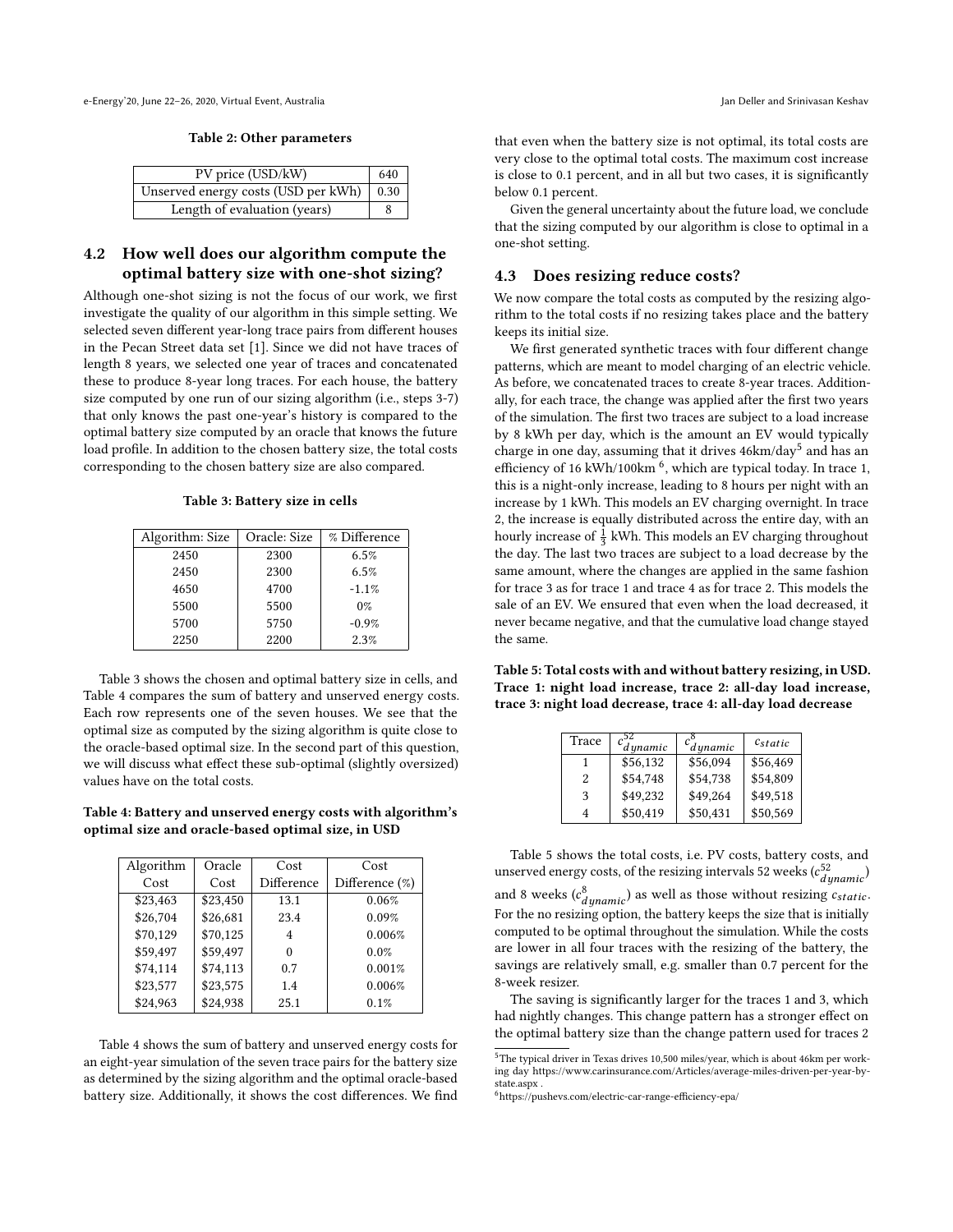and 4. For trace 1 for example, the optimal battery size increases from 2450 cells to 3050 cells after the change, whereas it is 2800 cells for trace 2. Therefore, the costs that can are saved by resizing are larger for these two traces.

Taking into account that the PV costs of 28928 USD cannot be changed, the relative saving increases, peaking at around 1.4 percent for the 8-week resizer. While it does make sense to resize the battery as it reduces the total costs, the cost difference is surprisingly small. This is because the role of storage in our setting is essentially only to displace the cost of unmet load. If this cost is relatively low, due to the low price of grid electricity, then modifying storage size only marginally affects the overall cost.

# 4.4 How close is our resizing algorithm to the offline optimal?

We now compare total costs incurred by our resizing algorithm to that of an an oracle-based resizer  $(c_{opt})$  to see how close our algorithm is to optimal. This allows us to investigate if the limited improvement in performance is due to our resizing algorithm or due to a limited possible savings even in the optimal case.

<span id="page-4-0"></span>Table 6: Total costs with resizing and with oracle-based resizing, in USD. Trace numbers as in Table [5](#page-3-4)

| Trace | $c^{\circ}_{dynamic}$ | $c_{opt}$ | $c_{static}$ | $c_{static}$              | Ratio |
|-------|-----------------------|-----------|--------------|---------------------------|-------|
|       |                       |           | $-c_{opt}$   | $-c^{\delta}$<br>d ynamic | (%)   |
|       | \$56,094              | \$56,055  | \$414        | \$375                     | 90%   |
| 2     | \$54,738              | \$54,713  | \$97         | \$71                      | 73%   |
| 3     | \$49.264              | \$48,790  | \$729        | \$254                     | 35%   |
| 4     | \$50,430              | \$50,168  | \$401        | \$138                     | 34%   |

We compute the costs for the optimal battery sizes before the change in the load pattern and after the change in the load pattern,  $c_{\rm before}$  and  $c_{\rm after}$ , respectively. The optimal costs can be computed as  $c_{opt} = \frac{2}{8} * c_{before} + \frac{6}{8} * c_{after} + 15$ , as the installation costs also have to be taken into account. Table [6](#page-4-0) shows the results.

The second column shows the cost achieved when dynamically resizing storage every 8 weeks and the third column shows the optimal cost. The maximum achievable cost reduction, which is the difference between the static costs  $c_{static}$  and the optimal costs  $c_{opt}$ , is shown in the fourth column. The fifth column displays the actually achieved cost reduction, i.e. the static costs  $c_{static}$  minus the costs of the dynamic resizing algorithm  $c_{d'umamic}^{8}$ , and the last column is the ratio of the reduction in costs from our algorithm to the optimal.

The table provides three main insights. First, the fourth column shows that the amount of money that can be saved by resizing, even in the optimal case, is rather limited. It amounts to only about \$100 to \$700 for a system that costs several tens of thousands of dollars. The takeaway point is that resizing helps, but not by much.

Second, given that  $c_{opt}$  is an unachievable lower bound, the dynamic resizing algorithm's performance is quite good. On average, more than 55 percent of the achievable cost reduction was achieved, with a maximum of 90 percent for the first trace.

Finally, the resizing algorithm performs better when the optimal battery size increases due to an increase in load. On average, more than 80 percent of the maximum cost reduction is achieved when the optimal battery size increases, as opposed to an average of only around 35 percent when the optimal battery size decreases. This is mostly likely due to the slight oversizing of the battery by our algorithm, as shown in Table [3.](#page-3-0) If the initial size is a little too large, it matches load changes that lead to an increasing battery size, i.e., traces 1 and 2, better than changes that lead to a decreasing battery size, i.e., traces 3 and 4.

# 4.5 What is the optimal resizing interval?

<span id="page-4-1"></span>

Figure 1: Total costs of different resizing intervals

Figure [1](#page-4-1) shows the total costs for trace 1 from the previous question for different resizing intervals. Three features are apparent, as discussed next.

The first insight is that the graph is spiky instead of smooth. Table [2](#page-4-2) shows how the battery sizes are adapted in the simulation period for various different resizing intervals. The vertical red line at week 104 signifies that the change happened at this point. We

<span id="page-4-2"></span>

Figure 2: Battery sizes over simulation period for different resizing intervals

can see that depending on when the resizing happens, the chosen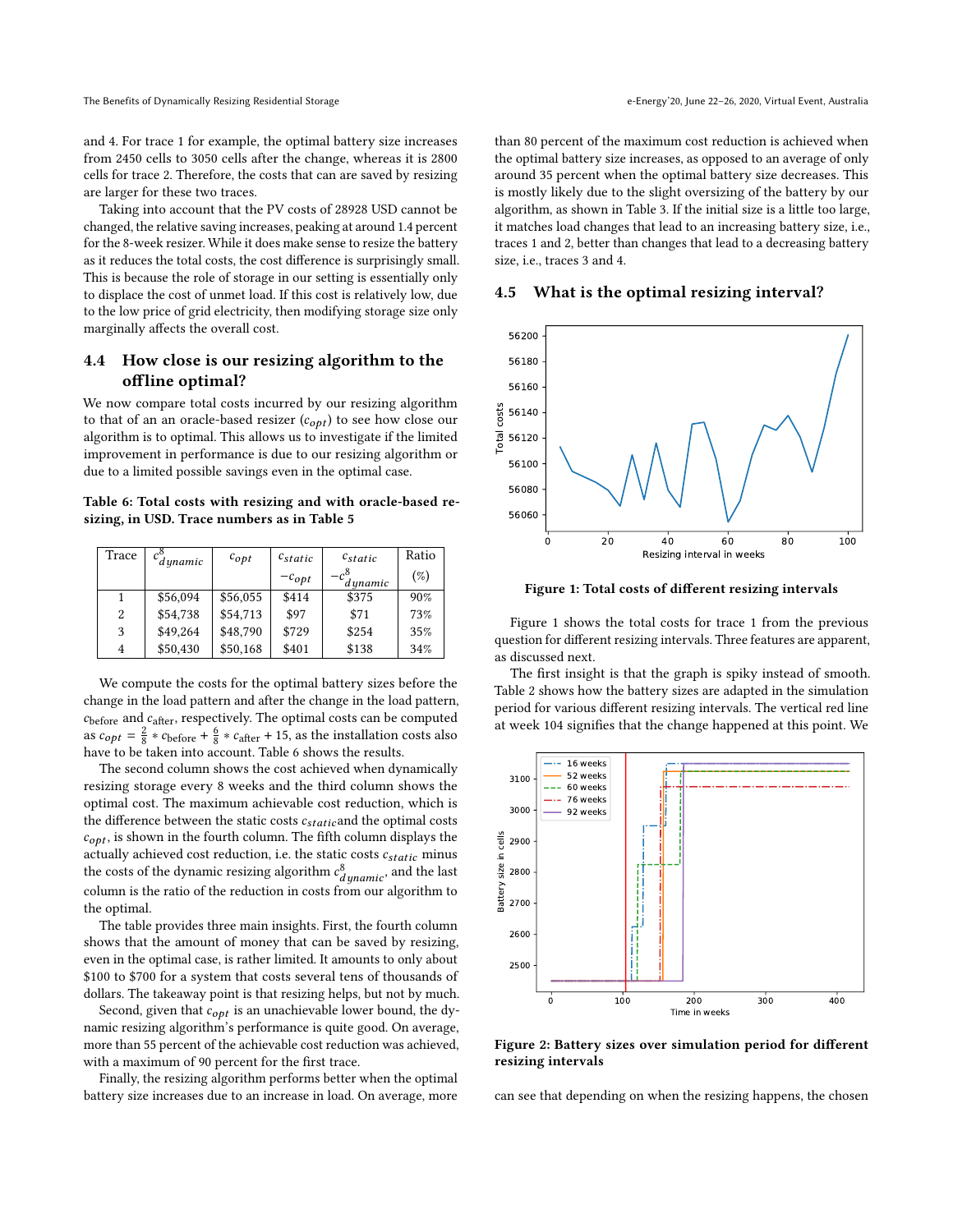battery size is different. The greater the gap between week 104 and the time of resizing, the more of the data used for the resizing comes from a trace that reflects the new load pattern. As the new trace has a larger optimal battery, this means that the later after week 104 the resizing is, the larger the battery size. This is true for resizings that take place before the end of week 156, as after this point, the entire data used for the resizing comes from the new trace. For some resizing intervals, the battery is resized multiple times, which leads to higher installation costs, but a lower sum of battery and unserved energy costs. How fast the resizer reacts to the change does not only depend on the resizing interval, but also on when the change happens. For this trace, the 60-week resizer can react by increasing the battery size after 120 weeks. The 52-week resizer on the other hand can only react after 156 weeks, as the change happens after 104 weeks. Therefore, the total costs of the 60-week resizer are lower than those of the 52-week resizer. This randomness of when the resizer reacts and by how much it reacts leads to a spiky Figure [1.](#page-4-1)

The second insight is that with increasing resizing interval, the total costs also increase. One would expect there to be such a trend, as it takes longer until change is detected with a larger resizing interval. While this trend is quite obscured by the randomness described above, it holds true globally, which can for example be seen for the resizing intervals of 24 and 96 weeks. Figure [3](#page-5-1) shows the

<span id="page-5-1"></span>

Figure 3: Battery sizes over simulation period for the resizing intervals of 24 and 96 weeks

development of the battery sizes for these two resizing intervals. As can be seen, the 96-week resizer takes longer to detect the change, while the 24-week resizer reacts comparably fast. Although the double resizing leads to higher installation costs, the saving that comes from the better-fitting battery size outweighs these additional costs. The total costs for the 24-week resizer are 56,067 USD, while those of the 96-week resizer are 56,171 USD. The pattern that longer resizing intervals take longer to react can also be seen when comparing the costs of the resizing interval of 88 to 100 weeks. However, as noted above, this is clouded by the spikiness of the graph.

The third observation is that most of the total costs in Figure [1](#page-4-1) are quite close together. The costs for all resizing intervals between 4 and 92 weeks are between 56,060 USD and 56,140 USD, which is a range of 80 USD. As discussed above, the sizing's timing plays a crucial role in the sizing decision's outcome. The more of the new trace is used in the sizing decision, the closer the outcome is to the cost-optimal size. Smaller resizing intervals usually take multiple steps before reaching the final battery size. However, battery sizes that are not perfectly suited, e.g., an intermediate sizing around 2800 cells, do not significantly increase the sum of battery and unserved energy costs. In comparison to the sum of these two costs with the optimal battery size after the load change of 3050 cells, a battery size of 2800 cells increases this sum by about 12 USD per year. As these large sizing differences rarely last for a longer period, the cost difference is quite small.

The data indicates that there is no clear answer to the question which resizing interval minimizes the costs. While there is a slight trend of a cost increase for increasing resizing interval, this trend is especially clear for long resizing intervals of more than around 70 weeks. Moreover, the total costs show a large volatility that is connected to the randomness of when a load trace change occurs and when the next resizing is. While the 60-week resizer performs well in this scenario, it could perform worse if the load change is after 120 weeks. Thus, the total costs of these relatively large resizing intervals can vary depending on the exact trace. While there is no clear cut-off value, the data for other load change times, i.e., after 1 year, after 3 years and after 4 years, shows that resizing intervals below 40 weeks perform well irrespective of when the change occurs. Those resizing intervals therefore seem to be a good choice to reduce costs as much as possible.

# <span id="page-5-0"></span>5 DISCUSSION AND CONCLUSIONS

This paper is a preliminary exploration of the benefits from periodically resizing storage. Nevertheless, we find that, contrary to our prior intuition, resizing storage does not appear to significantly reduce costs. Indeed, in our setting, we find that even an optimal resizing algorithm that fully knows the future reduces overall costs by less than 1%, so even a highly sophisticated resizing algorithm is not likely make a substantial impact on overall costs. However, our results depend on the following strong assumptions:

- We assume that the load and solar traces from the Pecan Street Project in Austin, TX, are representative of residential buildings worldwide.
- We study only four types of load changes.
- Electricity costs are assumed to only include the cost of energy and do not have a connection cost or a time-of-use component; nor is there a feed-in tariff. In a real-world setting, these more complex situations would apply and would vary from country to country.
- We model the effect of battery degradation with a linear decline in cost of storage over time, which ignores degradation due to energy flux.

We are aware that changing these assumptions may change our results. Therefore, we believe that there would considerable merit in a more thorough analysis of the problem.

# ACKNOWLEDGMENTS

We would like to thank Fiodar Kazhamiaka and Sun Sun for their source code from References [\[6\]](#page-6-1) and [\[8\]](#page-6-4).